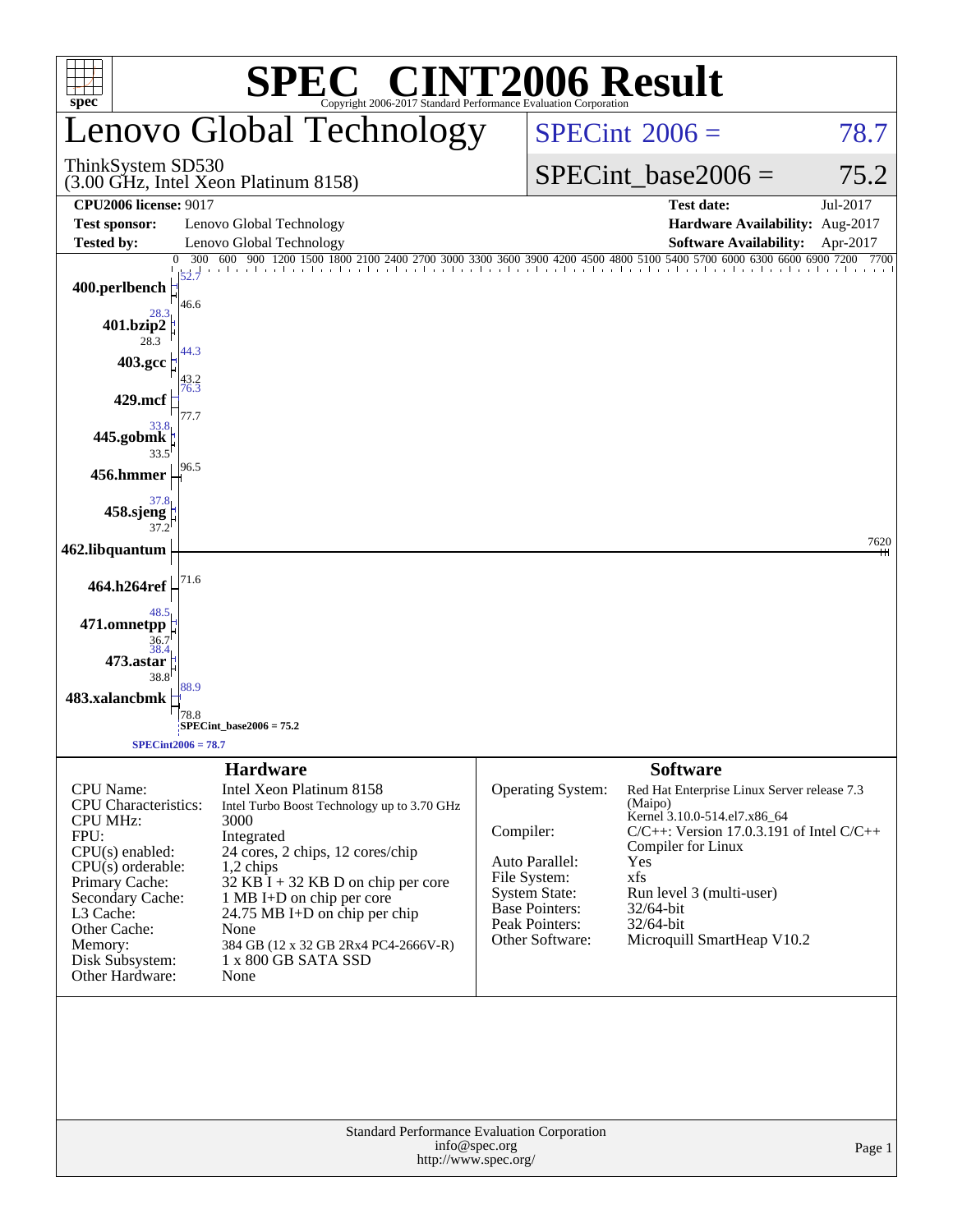

### enovo Global Technology

#### ThinkSystem SD530

(3.00 GHz, Intel Xeon Platinum 8158)

 $SPECint2006 = 78.7$  $SPECint2006 = 78.7$ 

#### SPECint base2006 =  $75.2$

**[Test sponsor:](http://www.spec.org/auto/cpu2006/Docs/result-fields.html#Testsponsor)** Lenovo Global Technology **[Hardware Availability:](http://www.spec.org/auto/cpu2006/Docs/result-fields.html#HardwareAvailability)** Aug-2017

**[CPU2006 license:](http://www.spec.org/auto/cpu2006/Docs/result-fields.html#CPU2006license)** 9017 **[Test date:](http://www.spec.org/auto/cpu2006/Docs/result-fields.html#Testdate)** Jul-2017 **[Tested by:](http://www.spec.org/auto/cpu2006/Docs/result-fields.html#Testedby)** Lenovo Global Technology **[Software Availability:](http://www.spec.org/auto/cpu2006/Docs/result-fields.html#SoftwareAvailability)** Apr-2017

#### **[Results Table](http://www.spec.org/auto/cpu2006/Docs/result-fields.html#ResultsTable)**

|                                                                                                          | <b>Base</b>    |       |                |       |                |       |                | <b>Peak</b>  |                |              |                |              |
|----------------------------------------------------------------------------------------------------------|----------------|-------|----------------|-------|----------------|-------|----------------|--------------|----------------|--------------|----------------|--------------|
| <b>Benchmark</b>                                                                                         | <b>Seconds</b> | Ratio | <b>Seconds</b> | Ratio | <b>Seconds</b> | Ratio | <b>Seconds</b> | <b>Ratio</b> | <b>Seconds</b> | <b>Ratio</b> | <b>Seconds</b> | <b>Ratio</b> |
| 400.perlbench                                                                                            | 209            | 46.8  | 210            | 46.6  | 210            | 46.6  | 185            | <u>52.7</u>  | 185            | 52.9         | 186            | 52.7         |
| 401.bzip2                                                                                                | 341            | 28.3  | 341            | 28.3  | 341            | 28.3  | 341            | 28.3         | 341            | 28.3         | 341            | 28.3         |
| $403.\text{gcc}$                                                                                         | 186            | 43.2  | 186            | 43.2  | 186            | 43.2  | 181            | 44.4         | 182            | 44.3         | 182            | 44.3         |
| $429$ .mcf                                                                                               | 120            | 76.2  | 117            | 78.0  | 117            | 77.7  | 121            | 75.2         | 120            | 76.3         | 119            | 76.9         |
| $445$ .gobmk                                                                                             | 312            | 33.6  | 314            | 33.4  | 313            | 33.5  | 311            | 33.8         | 311            | 33.8         | 311            | 33.7         |
| 456.hmmer                                                                                                | 96.6           | 96.5  | 96.8           | 96.4  | 96.5           | 96.7  | 96.6           | 96.5         | 96.8           | 96.4         | 96.5           | 96.7         |
| $458$ .sjeng                                                                                             | 326            | 37.2  | 326            | 37.2  | 325            | 37.2  | 320            | 37.8         | 320            | 37.9         | 320            | 37.8         |
| 462.libquantum                                                                                           | 2.71           | 7650  | 2.74           | 7570  | 2.72           | 7620  | 2.71           | 7650         | 2.74           | 7570         | 2.72           | 7620         |
| 464.h264ref                                                                                              | 308            | 71.8  | 309            | 71.6  | 309            | 71.5  | 308            | 71.8         | 309            | 71.6         | 309            | 71.5         |
| 471.omnetpp                                                                                              | 167            | 37.4  | 174            | 35.8  | 170            | 36.7  | 128            | 48.9         | 134            | 46.5         | 129            | <b>48.5</b>  |
| $473$ . astar                                                                                            | 181            | 38.8  | 181            | 38.7  | 181            | 38.9  | 183            | 38.4         | 182            | 38.6         | 183            | 38.4         |
| 483.xalancbmk                                                                                            | 87.6           | 78.7  | 87.6           | 78.8  | 87.5           | 78.8  | 77.8           | 88.7         | 77.6           | 88.9         | 77.6           | 88.9         |
| Results appear in the order in which they were run. Bold underlined text indicates a median measurement. |                |       |                |       |                |       |                |              |                |              |                |              |

#### **[Submit Notes](http://www.spec.org/auto/cpu2006/Docs/result-fields.html#SubmitNotes)**

The config file option 'submit' was used.

#### **[Operating System Notes](http://www.spec.org/auto/cpu2006/Docs/result-fields.html#OperatingSystemNotes)**

Stack size set to unlimited using "ulimit -s unlimited"

#### **[Platform Notes](http://www.spec.org/auto/cpu2006/Docs/result-fields.html#PlatformNotes)**

BIOS Configuration: Choose Operating Mode set to Maximum Performance LLC dead line alloc set to Disable Hyper-Threading set to Disable Sysinfo program /home/cpu2006-1.2-ic17.0u3/config/sysinfo.rev6993 Revision 6993 of 2015-11-06 (b5e8d4b4eb51ed28d7f98696cbe290c1) running on Stark-node-02 Thu Jul 27 00:48:00 2017

 This section contains SUT (System Under Test) info as seen by some common utilities. To remove or add to this section, see: <http://www.spec.org/cpu2006/Docs/config.html#sysinfo>

 From /proc/cpuinfo model name : Intel(R) Xeon(R) Platinum 8158 CPU @ 3.00GHz 2 "physical id"s (chips) 24 "processors" cores, siblings (Caution: counting these is hw and system dependent. The following excerpts from /proc/cpuinfo might not be reliable. Use with caution.)

Continued on next page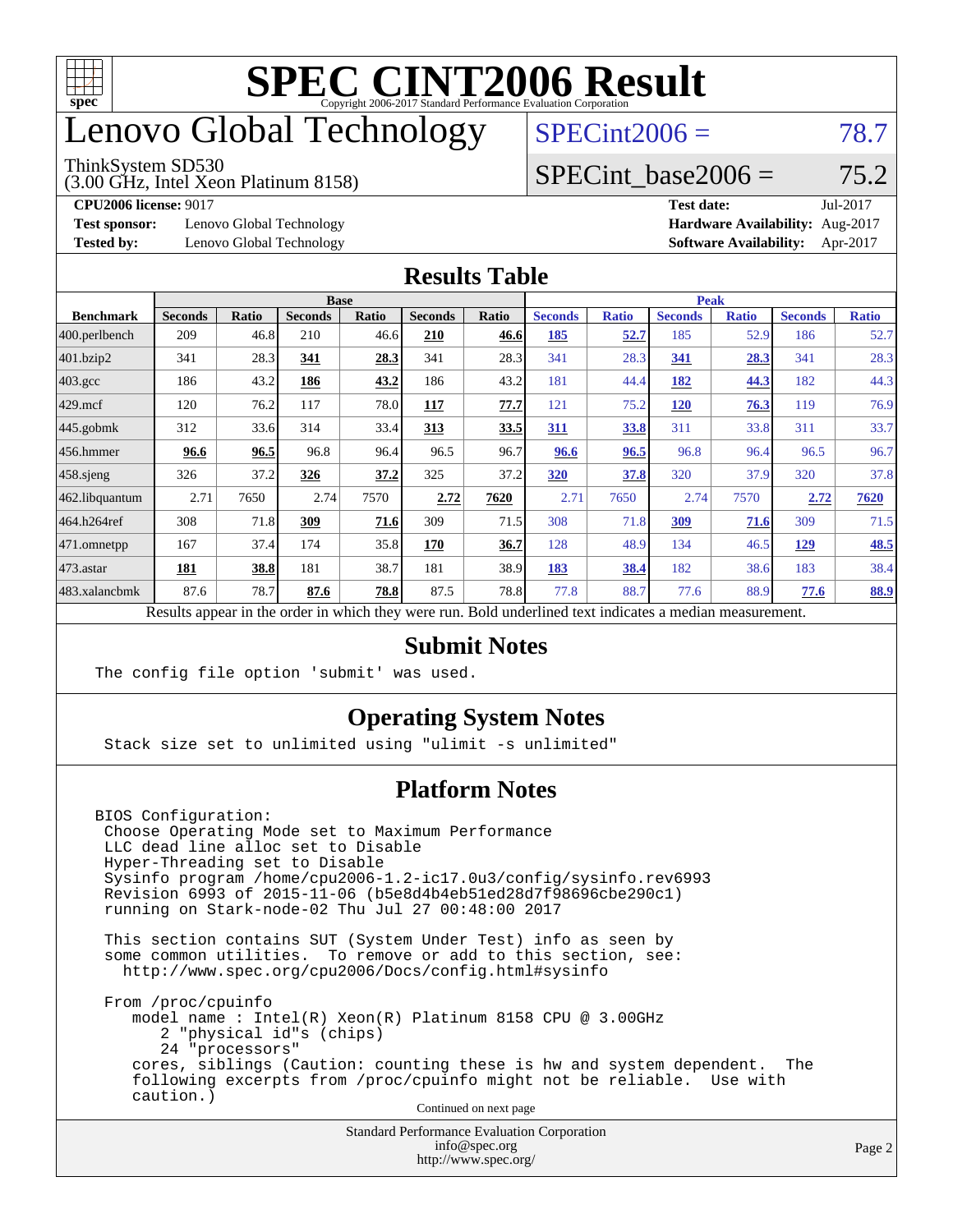

### enovo Global Technology

ThinkSystem SD530

(3.00 GHz, Intel Xeon Platinum 8158)

 $SPECint2006 = 78.7$  $SPECint2006 = 78.7$ 

SPECint base2006 =  $75.2$ 

**[Test sponsor:](http://www.spec.org/auto/cpu2006/Docs/result-fields.html#Testsponsor)** Lenovo Global Technology **[Hardware Availability:](http://www.spec.org/auto/cpu2006/Docs/result-fields.html#HardwareAvailability)** Aug-2017 **[Tested by:](http://www.spec.org/auto/cpu2006/Docs/result-fields.html#Testedby)** Lenovo Global Technology **[Software Availability:](http://www.spec.org/auto/cpu2006/Docs/result-fields.html#SoftwareAvailability)** Apr-2017

**[CPU2006 license:](http://www.spec.org/auto/cpu2006/Docs/result-fields.html#CPU2006license)** 9017 **[Test date:](http://www.spec.org/auto/cpu2006/Docs/result-fields.html#Testdate)** Jul-2017

#### **[Platform Notes \(Continued\)](http://www.spec.org/auto/cpu2006/Docs/result-fields.html#PlatformNotes)**

Standard Performance Evaluation Corporation [info@spec.org](mailto:info@spec.org) Page 3 cpu cores : 12 siblings : 12 physical 0: cores 0 1 2 3 4 9 10 16 18 19 25 26 physical 1: cores 0 1 2 3 4 8 9 11 17 18 19 20 cache size : 25344 KB From /proc/meminfo MemTotal: 395751076 kB HugePages\_Total: 0<br>Hugepagesize: 2048 kB Hugepagesize: From /etc/\*release\* /etc/\*version\* os-release: NAME="Red Hat Enterprise Linux Server" VERSION="7.3 (Maipo)" ID="rhel" ID\_LIKE="fedora" VERSION\_ID="7.3" PRETTY\_NAME="Red Hat Enterprise Linux Server 7.3 (Maipo)" ANSI\_COLOR="0;31" CPE\_NAME="cpe:/o:redhat:enterprise\_linux:7.3:GA:server" redhat-release: Red Hat Enterprise Linux Server release 7.3 (Maipo) system-release: Red Hat Enterprise Linux Server release 7.3 (Maipo) system-release-cpe: cpe:/o:redhat:enterprise\_linux:7.3:ga:server uname -a: Linux Stark-node-02 3.10.0-514.el7.x86\_64 #1 SMP Wed Oct 19 11:24:13 EDT 2016 x86\_64 x86\_64 x86\_64 GNU/Linux run-level 3 Jul 27 00:45 SPEC is set to: /home/cpu2006-1.2-ic17.0u3 Filesystem Type Size Used Avail Use% Mounted on /dev/sda4 xfs 688G 27G 662G 4% /home Additional information from dmidecode: Warning: Use caution when you interpret this section. The 'dmidecode' program reads system data which is "intended to allow hardware to be accurately determined", but the intent may not be met, as there are frequent changes to hardware, firmware, and the "DMTF SMBIOS" standard. BIOS Lenovo -[TEE113D-1.00]- 05/19/2017 Memory: 4x NO DIMM NO DIMM 12x Samsung M393A4K40BB2-CTD 32 GB 2 rank 2666 MHz (End of data from sysinfo program)

<http://www.spec.org/>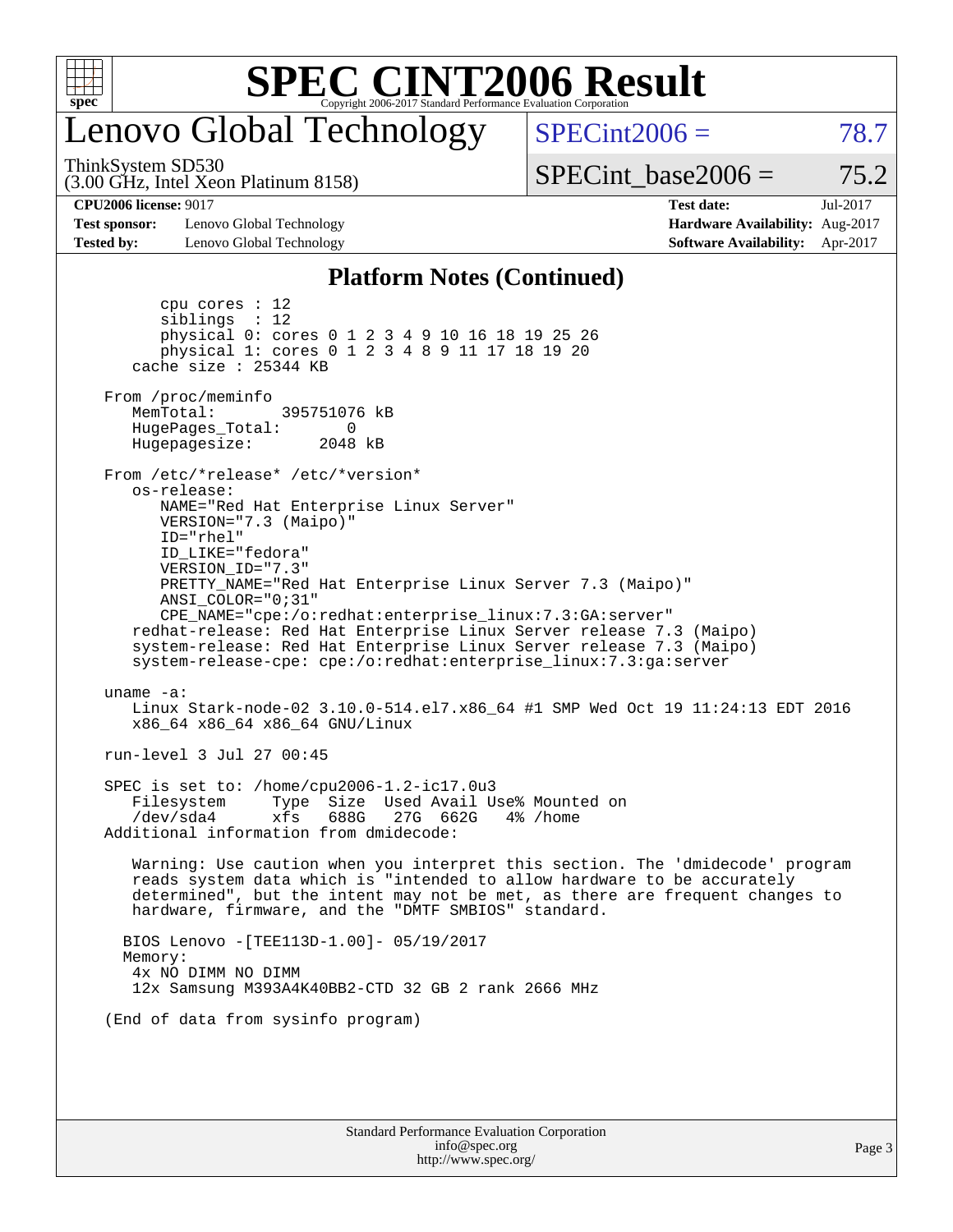

# enovo Global Technology

(3.00 GHz, Intel Xeon Platinum 8158) ThinkSystem SD530

 $SPECint2006 = 78.7$  $SPECint2006 = 78.7$ 

SPECint base2006 =  $75.2$ 

**[Test sponsor:](http://www.spec.org/auto/cpu2006/Docs/result-fields.html#Testsponsor)** Lenovo Global Technology **[Hardware Availability:](http://www.spec.org/auto/cpu2006/Docs/result-fields.html#HardwareAvailability)** Aug-2017

**[CPU2006 license:](http://www.spec.org/auto/cpu2006/Docs/result-fields.html#CPU2006license)** 9017 **[Test date:](http://www.spec.org/auto/cpu2006/Docs/result-fields.html#Testdate)** Jul-2017 **[Tested by:](http://www.spec.org/auto/cpu2006/Docs/result-fields.html#Testedby)** Lenovo Global Technology **[Software Availability:](http://www.spec.org/auto/cpu2006/Docs/result-fields.html#SoftwareAvailability)** Apr-2017

#### **[General Notes](http://www.spec.org/auto/cpu2006/Docs/result-fields.html#GeneralNotes)**

Environment variables set by runspec before the start of the run: KMP AFFINITY = "granularity=fine, compact,  $0,3$ " LD\_LIBRARY\_PATH = "/home/cpu2006-1.2-ic17.0u3/lib/ia32:/home/cpu2006-1.2-ic17.0u3/lib/intel64:/home/cpu2006-1.2-ic17.0u3/sh10.2" OMP\_NUM\_THREADS = "24"

 Binaries compiled on a system with 1x Intel Core i7-4790 CPU + 32GB RAM memory using Redhat Enterprise Linux 7.2 Transparent Huge Pages enabled by default. Filesystem page cache cleared with: shell invocation of 'sync; echo 3 > /proc/sys/vm/drop\_caches' prior to run

#### **[Base Compiler Invocation](http://www.spec.org/auto/cpu2006/Docs/result-fields.html#BaseCompilerInvocation)**

[C benchmarks](http://www.spec.org/auto/cpu2006/Docs/result-fields.html#Cbenchmarks): [icc -m64](http://www.spec.org/cpu2006/results/res2017q4/cpu2006-20170918-49681.flags.html#user_CCbase_intel_icc_64bit_bda6cc9af1fdbb0edc3795bac97ada53)

[C++ benchmarks:](http://www.spec.org/auto/cpu2006/Docs/result-fields.html#CXXbenchmarks) [icpc -m64](http://www.spec.org/cpu2006/results/res2017q4/cpu2006-20170918-49681.flags.html#user_CXXbase_intel_icpc_64bit_fc66a5337ce925472a5c54ad6a0de310)

#### **[Base Portability Flags](http://www.spec.org/auto/cpu2006/Docs/result-fields.html#BasePortabilityFlags)**

 400.perlbench: [-DSPEC\\_CPU\\_LP64](http://www.spec.org/cpu2006/results/res2017q4/cpu2006-20170918-49681.flags.html#b400.perlbench_basePORTABILITY_DSPEC_CPU_LP64) [-DSPEC\\_CPU\\_LINUX\\_X64](http://www.spec.org/cpu2006/results/res2017q4/cpu2006-20170918-49681.flags.html#b400.perlbench_baseCPORTABILITY_DSPEC_CPU_LINUX_X64) 401.bzip2: [-DSPEC\\_CPU\\_LP64](http://www.spec.org/cpu2006/results/res2017q4/cpu2006-20170918-49681.flags.html#suite_basePORTABILITY401_bzip2_DSPEC_CPU_LP64) 403.gcc: [-DSPEC\\_CPU\\_LP64](http://www.spec.org/cpu2006/results/res2017q4/cpu2006-20170918-49681.flags.html#suite_basePORTABILITY403_gcc_DSPEC_CPU_LP64) 429.mcf: [-DSPEC\\_CPU\\_LP64](http://www.spec.org/cpu2006/results/res2017q4/cpu2006-20170918-49681.flags.html#suite_basePORTABILITY429_mcf_DSPEC_CPU_LP64) 445.gobmk: [-DSPEC\\_CPU\\_LP64](http://www.spec.org/cpu2006/results/res2017q4/cpu2006-20170918-49681.flags.html#suite_basePORTABILITY445_gobmk_DSPEC_CPU_LP64) 456.hmmer: [-DSPEC\\_CPU\\_LP64](http://www.spec.org/cpu2006/results/res2017q4/cpu2006-20170918-49681.flags.html#suite_basePORTABILITY456_hmmer_DSPEC_CPU_LP64) 458.sjeng: [-DSPEC\\_CPU\\_LP64](http://www.spec.org/cpu2006/results/res2017q4/cpu2006-20170918-49681.flags.html#suite_basePORTABILITY458_sjeng_DSPEC_CPU_LP64) 462.libquantum: [-DSPEC\\_CPU\\_LP64](http://www.spec.org/cpu2006/results/res2017q4/cpu2006-20170918-49681.flags.html#suite_basePORTABILITY462_libquantum_DSPEC_CPU_LP64) [-DSPEC\\_CPU\\_LINUX](http://www.spec.org/cpu2006/results/res2017q4/cpu2006-20170918-49681.flags.html#b462.libquantum_baseCPORTABILITY_DSPEC_CPU_LINUX) 464.h264ref: [-DSPEC\\_CPU\\_LP64](http://www.spec.org/cpu2006/results/res2017q4/cpu2006-20170918-49681.flags.html#suite_basePORTABILITY464_h264ref_DSPEC_CPU_LP64) 471.omnetpp: [-DSPEC\\_CPU\\_LP64](http://www.spec.org/cpu2006/results/res2017q4/cpu2006-20170918-49681.flags.html#suite_basePORTABILITY471_omnetpp_DSPEC_CPU_LP64) 473.astar: [-DSPEC\\_CPU\\_LP64](http://www.spec.org/cpu2006/results/res2017q4/cpu2006-20170918-49681.flags.html#suite_basePORTABILITY473_astar_DSPEC_CPU_LP64) 483.xalancbmk: [-DSPEC\\_CPU\\_LP64](http://www.spec.org/cpu2006/results/res2017q4/cpu2006-20170918-49681.flags.html#suite_basePORTABILITY483_xalancbmk_DSPEC_CPU_LP64) [-DSPEC\\_CPU\\_LINUX](http://www.spec.org/cpu2006/results/res2017q4/cpu2006-20170918-49681.flags.html#b483.xalancbmk_baseCXXPORTABILITY_DSPEC_CPU_LINUX)

#### **[Base Optimization Flags](http://www.spec.org/auto/cpu2006/Docs/result-fields.html#BaseOptimizationFlags)**

[C benchmarks](http://www.spec.org/auto/cpu2006/Docs/result-fields.html#Cbenchmarks):

[-xCORE-AVX2](http://www.spec.org/cpu2006/results/res2017q4/cpu2006-20170918-49681.flags.html#user_CCbase_f-xCORE-AVX2) [-ipo](http://www.spec.org/cpu2006/results/res2017q4/cpu2006-20170918-49681.flags.html#user_CCbase_f-ipo) [-O3](http://www.spec.org/cpu2006/results/res2017q4/cpu2006-20170918-49681.flags.html#user_CCbase_f-O3) [-no-prec-div](http://www.spec.org/cpu2006/results/res2017q4/cpu2006-20170918-49681.flags.html#user_CCbase_f-no-prec-div) [-parallel](http://www.spec.org/cpu2006/results/res2017q4/cpu2006-20170918-49681.flags.html#user_CCbase_f-parallel) [-qopt-prefetch](http://www.spec.org/cpu2006/results/res2017q4/cpu2006-20170918-49681.flags.html#user_CCbase_f-qopt-prefetch) [-auto-p32](http://www.spec.org/cpu2006/results/res2017q4/cpu2006-20170918-49681.flags.html#user_CCbase_f-auto-p32)

[C++ benchmarks:](http://www.spec.org/auto/cpu2006/Docs/result-fields.html#CXXbenchmarks)

[-xCORE-AVX2](http://www.spec.org/cpu2006/results/res2017q4/cpu2006-20170918-49681.flags.html#user_CXXbase_f-xCORE-AVX2) [-ipo](http://www.spec.org/cpu2006/results/res2017q4/cpu2006-20170918-49681.flags.html#user_CXXbase_f-ipo) [-O3](http://www.spec.org/cpu2006/results/res2017q4/cpu2006-20170918-49681.flags.html#user_CXXbase_f-O3) [-no-prec-div](http://www.spec.org/cpu2006/results/res2017q4/cpu2006-20170918-49681.flags.html#user_CXXbase_f-no-prec-div) [-qopt-prefetch](http://www.spec.org/cpu2006/results/res2017q4/cpu2006-20170918-49681.flags.html#user_CXXbase_f-qopt-prefetch) [-auto-p32](http://www.spec.org/cpu2006/results/res2017q4/cpu2006-20170918-49681.flags.html#user_CXXbase_f-auto-p32) [-Wl,-z,muldefs](http://www.spec.org/cpu2006/results/res2017q4/cpu2006-20170918-49681.flags.html#user_CXXbase_link_force_multiple1_74079c344b956b9658436fd1b6dd3a8a) [-L/sh10.2 -lsmartheap64](http://www.spec.org/cpu2006/results/res2017q4/cpu2006-20170918-49681.flags.html#user_CXXbase_SmartHeap64_63911d860fc08c15fa1d5bf319b9d8d5)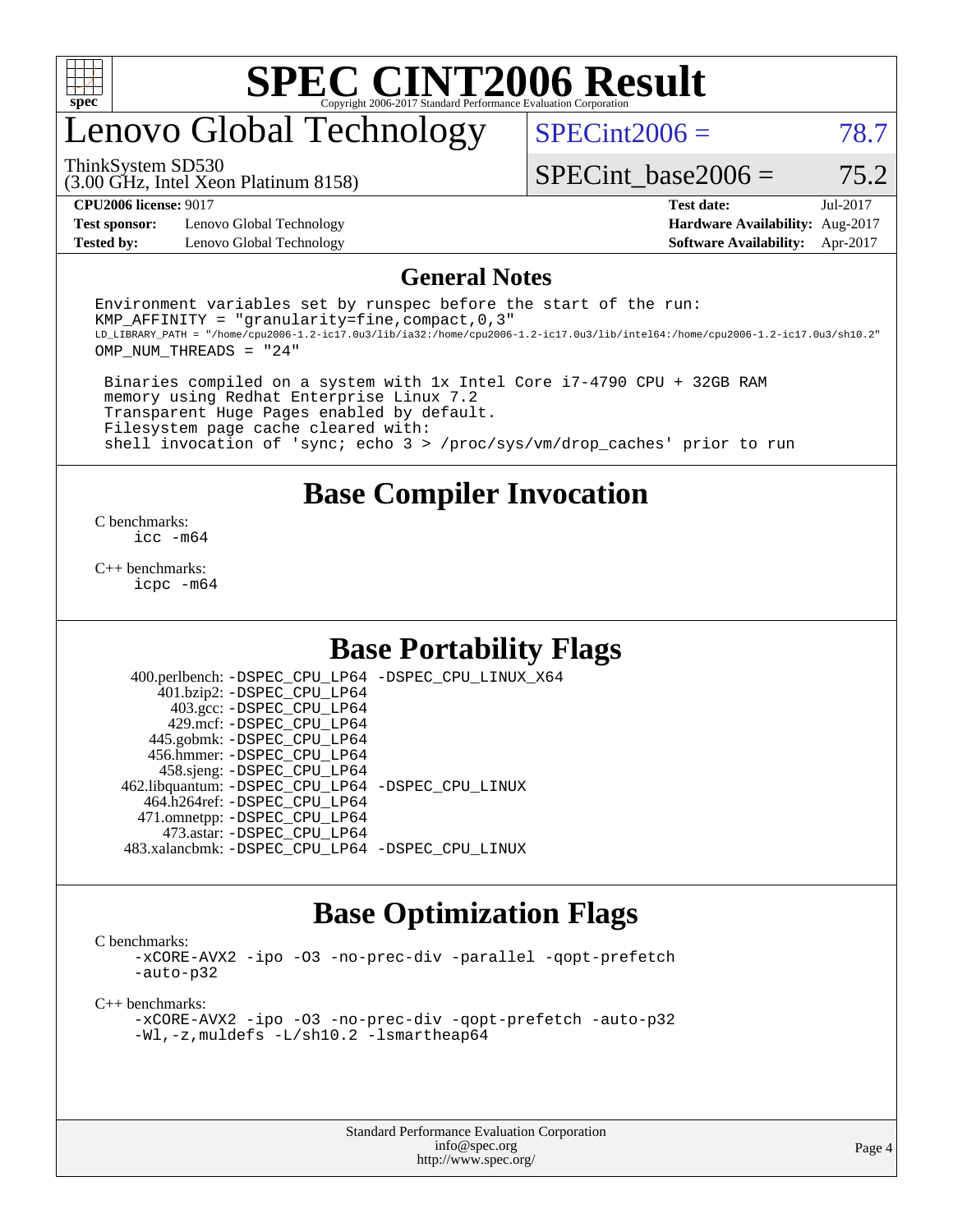

# enovo Global Technology

ThinkSystem SD530

 $SPECint2006 = 78.7$  $SPECint2006 = 78.7$ 

(3.00 GHz, Intel Xeon Platinum 8158)

SPECint base2006 =  $75.2$ 

**[Test sponsor:](http://www.spec.org/auto/cpu2006/Docs/result-fields.html#Testsponsor)** Lenovo Global Technology **[Hardware Availability:](http://www.spec.org/auto/cpu2006/Docs/result-fields.html#HardwareAvailability)** Aug-2017 **[Tested by:](http://www.spec.org/auto/cpu2006/Docs/result-fields.html#Testedby)** Lenovo Global Technology **[Software Availability:](http://www.spec.org/auto/cpu2006/Docs/result-fields.html#SoftwareAvailability)** Apr-2017

**[CPU2006 license:](http://www.spec.org/auto/cpu2006/Docs/result-fields.html#CPU2006license)** 9017 **[Test date:](http://www.spec.org/auto/cpu2006/Docs/result-fields.html#Testdate)** Jul-2017

### **[Base Other Flags](http://www.spec.org/auto/cpu2006/Docs/result-fields.html#BaseOtherFlags)**

[C benchmarks](http://www.spec.org/auto/cpu2006/Docs/result-fields.html#Cbenchmarks):

403.gcc: [-Dalloca=\\_alloca](http://www.spec.org/cpu2006/results/res2017q4/cpu2006-20170918-49681.flags.html#b403.gcc_baseEXTRA_CFLAGS_Dalloca_be3056838c12de2578596ca5467af7f3)

### **[Peak Compiler Invocation](http://www.spec.org/auto/cpu2006/Docs/result-fields.html#PeakCompilerInvocation)**

[C benchmarks \(except as noted below\)](http://www.spec.org/auto/cpu2006/Docs/result-fields.html#Cbenchmarksexceptasnotedbelow):

[icc -m64](http://www.spec.org/cpu2006/results/res2017q4/cpu2006-20170918-49681.flags.html#user_CCpeak_intel_icc_64bit_bda6cc9af1fdbb0edc3795bac97ada53)

400.perlbench: [icc -m32 -L/opt/intel/compilers\\_and\\_libraries\\_2017/linux/lib/ia32](http://www.spec.org/cpu2006/results/res2017q4/cpu2006-20170918-49681.flags.html#user_peakCCLD400_perlbench_intel_icc_c29f3ff5a7ed067b11e4ec10a03f03ae)

445.gobmk: [icc -m32 -L/opt/intel/compilers\\_and\\_libraries\\_2017/linux/lib/ia32](http://www.spec.org/cpu2006/results/res2017q4/cpu2006-20170918-49681.flags.html#user_peakCCLD445_gobmk_intel_icc_c29f3ff5a7ed067b11e4ec10a03f03ae)

[C++ benchmarks \(except as noted below\):](http://www.spec.org/auto/cpu2006/Docs/result-fields.html#CXXbenchmarksexceptasnotedbelow)

[icc -m32 -L/opt/intel/compilers\\_and\\_libraries\\_2017/linux/lib/ia32](http://www.spec.org/cpu2006/results/res2017q4/cpu2006-20170918-49681.flags.html#user_CXXpeak_intel_icc_c29f3ff5a7ed067b11e4ec10a03f03ae)

473.astar: [icpc -m64](http://www.spec.org/cpu2006/results/res2017q4/cpu2006-20170918-49681.flags.html#user_peakCXXLD473_astar_intel_icpc_64bit_fc66a5337ce925472a5c54ad6a0de310)

#### **[Peak Portability Flags](http://www.spec.org/auto/cpu2006/Docs/result-fields.html#PeakPortabilityFlags)**

 400.perlbench: [-D\\_FILE\\_OFFSET\\_BITS=64](http://www.spec.org/cpu2006/results/res2017q4/cpu2006-20170918-49681.flags.html#user_peakPORTABILITY400_perlbench_file_offset_bits_64_438cf9856305ebd76870a2c6dc2689ab) [-DSPEC\\_CPU\\_LINUX\\_IA32](http://www.spec.org/cpu2006/results/res2017q4/cpu2006-20170918-49681.flags.html#b400.perlbench_peakCPORTABILITY_DSPEC_CPU_LINUX_IA32) 401.bzip2: [-DSPEC\\_CPU\\_LP64](http://www.spec.org/cpu2006/results/res2017q4/cpu2006-20170918-49681.flags.html#suite_peakPORTABILITY401_bzip2_DSPEC_CPU_LP64) 403.gcc: [-DSPEC\\_CPU\\_LP64](http://www.spec.org/cpu2006/results/res2017q4/cpu2006-20170918-49681.flags.html#suite_peakPORTABILITY403_gcc_DSPEC_CPU_LP64) 429.mcf: [-DSPEC\\_CPU\\_LP64](http://www.spec.org/cpu2006/results/res2017q4/cpu2006-20170918-49681.flags.html#suite_peakPORTABILITY429_mcf_DSPEC_CPU_LP64) 445.gobmk: [-D\\_FILE\\_OFFSET\\_BITS=64](http://www.spec.org/cpu2006/results/res2017q4/cpu2006-20170918-49681.flags.html#user_peakPORTABILITY445_gobmk_file_offset_bits_64_438cf9856305ebd76870a2c6dc2689ab) 456.hmmer: [-DSPEC\\_CPU\\_LP64](http://www.spec.org/cpu2006/results/res2017q4/cpu2006-20170918-49681.flags.html#suite_peakPORTABILITY456_hmmer_DSPEC_CPU_LP64) 458.sjeng: [-DSPEC\\_CPU\\_LP64](http://www.spec.org/cpu2006/results/res2017q4/cpu2006-20170918-49681.flags.html#suite_peakPORTABILITY458_sjeng_DSPEC_CPU_LP64) 462.libquantum: [-DSPEC\\_CPU\\_LP64](http://www.spec.org/cpu2006/results/res2017q4/cpu2006-20170918-49681.flags.html#suite_peakPORTABILITY462_libquantum_DSPEC_CPU_LP64) [-DSPEC\\_CPU\\_LINUX](http://www.spec.org/cpu2006/results/res2017q4/cpu2006-20170918-49681.flags.html#b462.libquantum_peakCPORTABILITY_DSPEC_CPU_LINUX) 464.h264ref: [-DSPEC\\_CPU\\_LP64](http://www.spec.org/cpu2006/results/res2017q4/cpu2006-20170918-49681.flags.html#suite_peakPORTABILITY464_h264ref_DSPEC_CPU_LP64) 471.omnetpp: [-D\\_FILE\\_OFFSET\\_BITS=64](http://www.spec.org/cpu2006/results/res2017q4/cpu2006-20170918-49681.flags.html#user_peakPORTABILITY471_omnetpp_file_offset_bits_64_438cf9856305ebd76870a2c6dc2689ab) 473.astar: [-DSPEC\\_CPU\\_LP64](http://www.spec.org/cpu2006/results/res2017q4/cpu2006-20170918-49681.flags.html#suite_peakPORTABILITY473_astar_DSPEC_CPU_LP64) 483.xalancbmk: [-D\\_FILE\\_OFFSET\\_BITS=64](http://www.spec.org/cpu2006/results/res2017q4/cpu2006-20170918-49681.flags.html#user_peakPORTABILITY483_xalancbmk_file_offset_bits_64_438cf9856305ebd76870a2c6dc2689ab) [-DSPEC\\_CPU\\_LINUX](http://www.spec.org/cpu2006/results/res2017q4/cpu2006-20170918-49681.flags.html#b483.xalancbmk_peakCXXPORTABILITY_DSPEC_CPU_LINUX)

#### **[Peak Optimization Flags](http://www.spec.org/auto/cpu2006/Docs/result-fields.html#PeakOptimizationFlags)**

[C benchmarks](http://www.spec.org/auto/cpu2006/Docs/result-fields.html#Cbenchmarks):

 400.perlbench: [-prof-gen](http://www.spec.org/cpu2006/results/res2017q4/cpu2006-20170918-49681.flags.html#user_peakPASS1_CFLAGSPASS1_LDCFLAGS400_perlbench_prof_gen_e43856698f6ca7b7e442dfd80e94a8fc)(pass 1) [-prof-use](http://www.spec.org/cpu2006/results/res2017q4/cpu2006-20170918-49681.flags.html#user_peakPASS2_CFLAGSPASS2_LDCFLAGS400_perlbench_prof_use_bccf7792157ff70d64e32fe3e1250b55)(pass 2) [-xCORE-AVX2](http://www.spec.org/cpu2006/results/res2017q4/cpu2006-20170918-49681.flags.html#user_peakPASS2_CFLAGSPASS2_LDCFLAGS400_perlbench_f-xCORE-AVX2)(pass 2) [-par-num-threads=1](http://www.spec.org/cpu2006/results/res2017q4/cpu2006-20170918-49681.flags.html#user_peakPASS1_CFLAGSPASS1_LDCFLAGS400_perlbench_par_num_threads_786a6ff141b4e9e90432e998842df6c2)(pass 1) [-ipo](http://www.spec.org/cpu2006/results/res2017q4/cpu2006-20170918-49681.flags.html#user_peakPASS2_CFLAGSPASS2_LDCFLAGS400_perlbench_f-ipo)(pass 2) [-O3](http://www.spec.org/cpu2006/results/res2017q4/cpu2006-20170918-49681.flags.html#user_peakPASS2_CFLAGSPASS2_LDCFLAGS400_perlbench_f-O3)(pass 2) [-no-prec-div](http://www.spec.org/cpu2006/results/res2017q4/cpu2006-20170918-49681.flags.html#user_peakPASS2_CFLAGSPASS2_LDCFLAGS400_perlbench_f-no-prec-div)(pass 2) [-qopt-prefetch](http://www.spec.org/cpu2006/results/res2017q4/cpu2006-20170918-49681.flags.html#user_peakCOPTIMIZE400_perlbench_f-qopt-prefetch)

 401.bzip2: [-prof-gen](http://www.spec.org/cpu2006/results/res2017q4/cpu2006-20170918-49681.flags.html#user_peakPASS1_CFLAGSPASS1_LDCFLAGS401_bzip2_prof_gen_e43856698f6ca7b7e442dfd80e94a8fc)(pass 1) [-prof-use](http://www.spec.org/cpu2006/results/res2017q4/cpu2006-20170918-49681.flags.html#user_peakPASS2_CFLAGSPASS2_LDCFLAGS401_bzip2_prof_use_bccf7792157ff70d64e32fe3e1250b55)(pass 2) [-xCORE-AVX2](http://www.spec.org/cpu2006/results/res2017q4/cpu2006-20170918-49681.flags.html#user_peakPASS2_CFLAGSPASS2_LDCFLAGS401_bzip2_f-xCORE-AVX2)(pass 2)  $-par-num-threads=1(pass 1) -ipo(pass 2) -O3(pass 2)$  $-par-num-threads=1(pass 1) -ipo(pass 2) -O3(pass 2)$  $-par-num-threads=1(pass 1) -ipo(pass 2) -O3(pass 2)$  $-par-num-threads=1(pass 1) -ipo(pass 2) -O3(pass 2)$  $-par-num-threads=1(pass 1) -ipo(pass 2) -O3(pass 2)$  $-par-num-threads=1(pass 1) -ipo(pass 2) -O3(pass 2)$ [-no-prec-div](http://www.spec.org/cpu2006/results/res2017q4/cpu2006-20170918-49681.flags.html#user_peakCOPTIMIZEPASS2_CFLAGSPASS2_LDCFLAGS401_bzip2_f-no-prec-div) [-auto-ilp32](http://www.spec.org/cpu2006/results/res2017q4/cpu2006-20170918-49681.flags.html#user_peakCOPTIMIZE401_bzip2_f-auto-ilp32) [-qopt-prefetch](http://www.spec.org/cpu2006/results/res2017q4/cpu2006-20170918-49681.flags.html#user_peakCOPTIMIZE401_bzip2_f-qopt-prefetch)

Continued on next page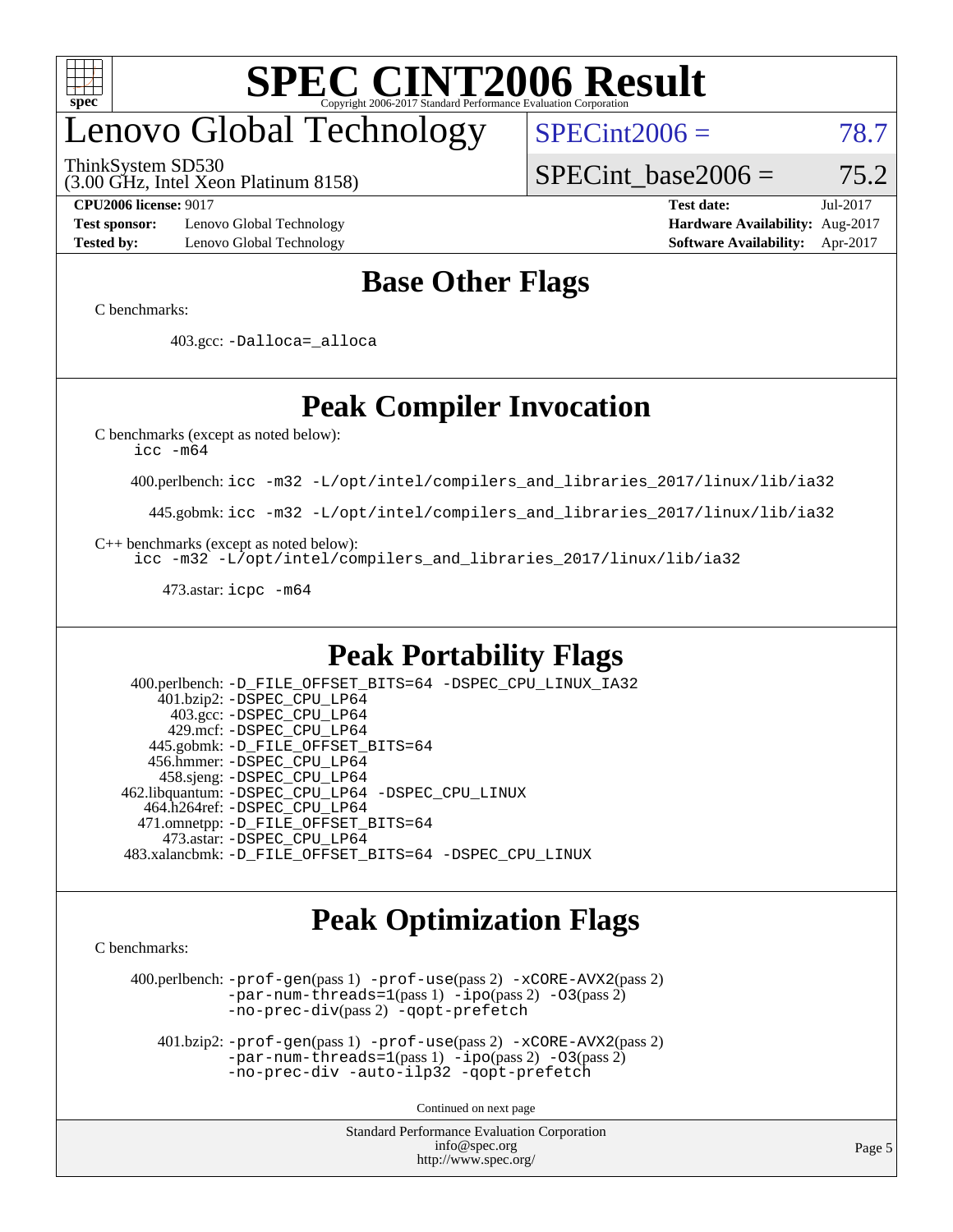

## enovo Global Technology

ThinkSystem SD530

 $SPECint2006 = 78.7$  $SPECint2006 = 78.7$ 

(3.00 GHz, Intel Xeon Platinum 8158)

 $SPECTnt$  base2006 = 75.2

**[Test sponsor:](http://www.spec.org/auto/cpu2006/Docs/result-fields.html#Testsponsor)** Lenovo Global Technology **[Hardware Availability:](http://www.spec.org/auto/cpu2006/Docs/result-fields.html#HardwareAvailability)** Aug-2017 **[Tested by:](http://www.spec.org/auto/cpu2006/Docs/result-fields.html#Testedby)** Lenovo Global Technology **[Software Availability:](http://www.spec.org/auto/cpu2006/Docs/result-fields.html#SoftwareAvailability)** Apr-2017

**[CPU2006 license:](http://www.spec.org/auto/cpu2006/Docs/result-fields.html#CPU2006license)** 9017 **[Test date:](http://www.spec.org/auto/cpu2006/Docs/result-fields.html#Testdate)** Jul-2017

### **[Peak Optimization Flags \(Continued\)](http://www.spec.org/auto/cpu2006/Docs/result-fields.html#PeakOptimizationFlags)**

|                                   | 403.gcc: -xCORE-AVX2 -ipo -03 -no-prec-div -inline-calloc<br>-gopt-malloc-options=3 -auto-ilp32                                                                                                                               |
|-----------------------------------|-------------------------------------------------------------------------------------------------------------------------------------------------------------------------------------------------------------------------------|
|                                   | 429.mcf: -xCORE-AVX2 -ipo -03 -no-prec-div -parallel<br>-gopt-prefetch -auto-p32                                                                                                                                              |
|                                   | 445.gobmk: -prof-gen(pass 1) -prof-use(pass 2) -xCORE-AVX2(pass 2)<br>$-par-num-threads=1(pass 1) -ipo(pass 2) -03(pass 2)$<br>$-no-prec-div(pass 2)$                                                                         |
|                                   | $456.$ hmmer: basepeak = yes                                                                                                                                                                                                  |
|                                   | 458.sjeng: -prof-gen(pass 1) -prof-use(pass 2) -xCORE-AVX2(pass 2)<br>$-par-num-threads=1(pass 1) -ipo(pass 2) -03(pass 2)$<br>-no-prec-div(pass 2) -unroll4                                                                  |
| $462$ .libquantum: basepeak = yes |                                                                                                                                                                                                                               |
|                                   | $464.h264 \text{ref}$ : basepeak = yes                                                                                                                                                                                        |
| $C_{++}$ benchmarks:              |                                                                                                                                                                                                                               |
|                                   | 471.omnetpp: -prof-gen(pass 1) -prof-use(pass 2) -xCORE-AVX2(pass 2)<br>$-par-num-threads=1(pass 1) -ipo(pass 2) -03(pass 2)$<br>-no-prec-div(pass 2) -qopt-ra-region-strategy=block<br>-Wl,-z, muldefs -L/sh10.2 -lsmartheap |
|                                   | 473.astar: -xCORE-AVX2 -ipo -03 -no-prec-div -qopt-prefetch<br>-auto-p32 -Wl,-z, muldefs -L/sh10.2 -lsmartheap64                                                                                                              |
|                                   | 483.xalancbmk: -xCORE-AVX2 -ipo -03 -no-prec-div -qopt-prefetch<br>-Wl,-z, muldefs -L/sh10.2 -lsmartheap                                                                                                                      |

#### **[Peak Other Flags](http://www.spec.org/auto/cpu2006/Docs/result-fields.html#PeakOtherFlags)**

[C benchmarks](http://www.spec.org/auto/cpu2006/Docs/result-fields.html#Cbenchmarks):

403.gcc: [-Dalloca=\\_alloca](http://www.spec.org/cpu2006/results/res2017q4/cpu2006-20170918-49681.flags.html#b403.gcc_peakEXTRA_CFLAGS_Dalloca_be3056838c12de2578596ca5467af7f3)

The flags files that were used to format this result can be browsed at <http://www.spec.org/cpu2006/flags/Intel-ic17.0-official-linux64-revF.html> <http://www.spec.org/cpu2006/flags/Lenovo-Platform-Flags-V1.2-SKL-C.20171004.html>

You can also download the XML flags sources by saving the following links:

<http://www.spec.org/cpu2006/flags/Intel-ic17.0-official-linux64-revF.xml> <http://www.spec.org/cpu2006/flags/Lenovo-Platform-Flags-V1.2-SKL-C.20171004.xml>